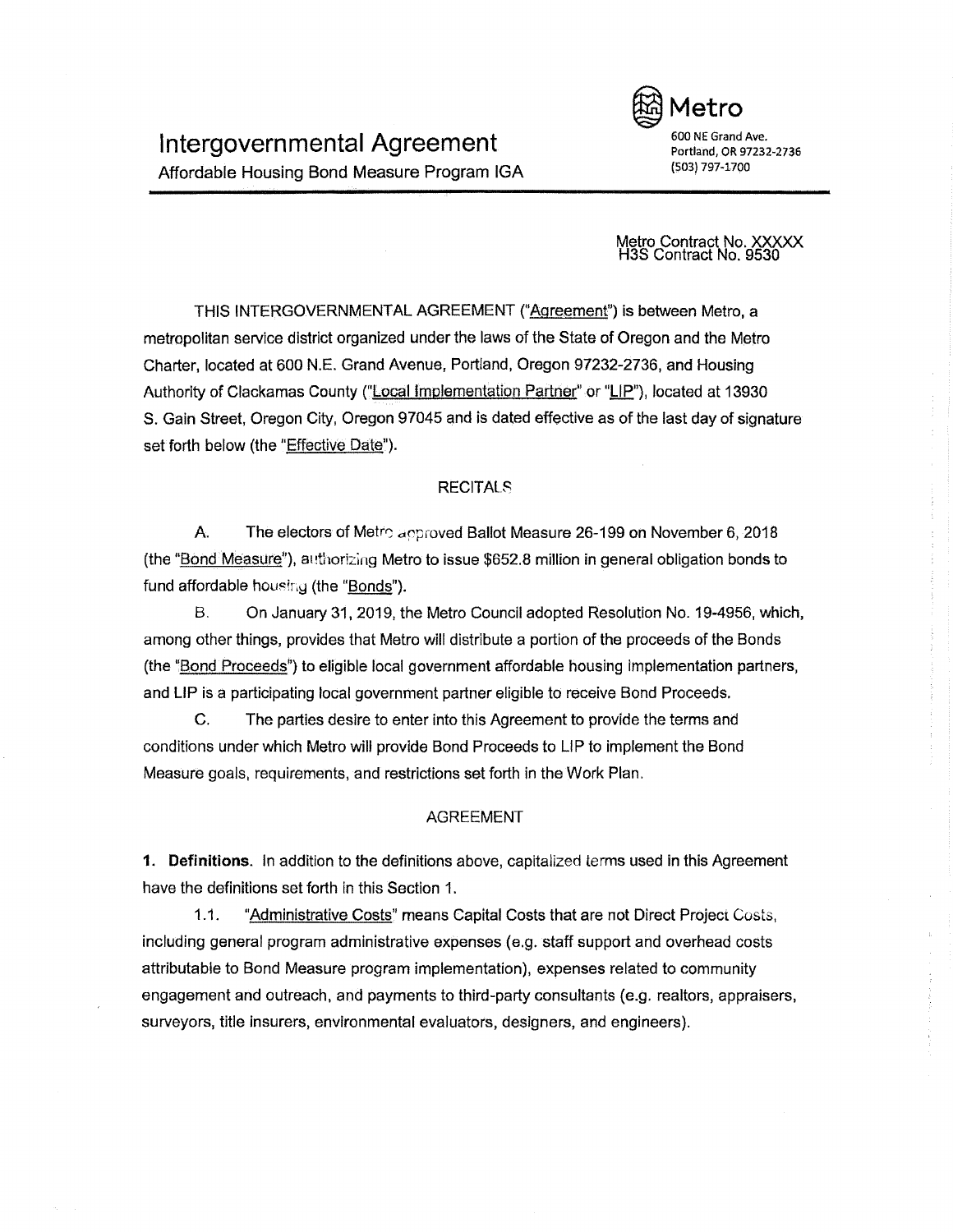1.2. "Administrative Share" means that portion of the Bond Proceeds totaling \$2,446,065.

1.3. "Affordable Housing" means land and improvements for residential units occupied by low-income households making 80% or less of area median income, consistent with the intents and purposes of the Bond Measure.

1.4. "Affordable Housing Project(s)" or "Projects" means Affordable Housing that is developed, built or acquired by LIP using Bond Proceeds, or supported by LIP through grants or loans of Bond Proceeds, burdened by a Restrictive Covenant.

1.5. ''Area Median Income" or "AMI" means median gross household income, adjusted for household size, for the Portland, Oregon metropolitan statistical area as estatisted each vear by HUD.

1.6. "Capital Costs-reagns costs of Affordable Housing that are capitalizable under generally acceptable accounting principles (GAAP), which costs include the costs of capital construction, capital improvements or other capital  $costs$ , as those terms are defined by the relevant provisions of the Oregon Constitution and Oregon law (including ORS 310.140).

1.7. "Concept Endorsement" is as defined in Section 4.1, below.

1.8. "Conversions" means conversion of existing, occupied market-rate housing units to Affordable Housing units burdened by a Restrictive Covenant.

1.9. "Direct Project Costs" means Capital Costs that are expended for the acquisition, development, or construction of an Affordable Housing Project.

1.10. "Disbursement Request" is as defined in Section 4.3, below.

1.11. "Eligible Share" means that portion of the Bond Proceeds totaling \$113,488,094.

1.12. "Final Approval" is as defined in Section 4.2, below.

1.13. "LIS" means the UP's local implementation strategy document adopted by LIP and attached to this Agreement as **Exhibit A.** 

1.14. "LIS Annual Progress Report" is as defined in Section 9.1, below.

1.15. "New Construction" means development and construction of a new Affordable Housing Project

1.16. "Oversight Committee" means the Affordable Housing Bond Community Oversight Committee created pursuant to Metro Code Section 2.19.260.

1.17. "Project Funds" means that portion of Eligible Share committed through the Project approval process set forth and distributed in accordance with Section 4.

1.18. "Property Acquisitions" means real property acquisitions by LIP to be used for future development of an Affordablo Housing Project.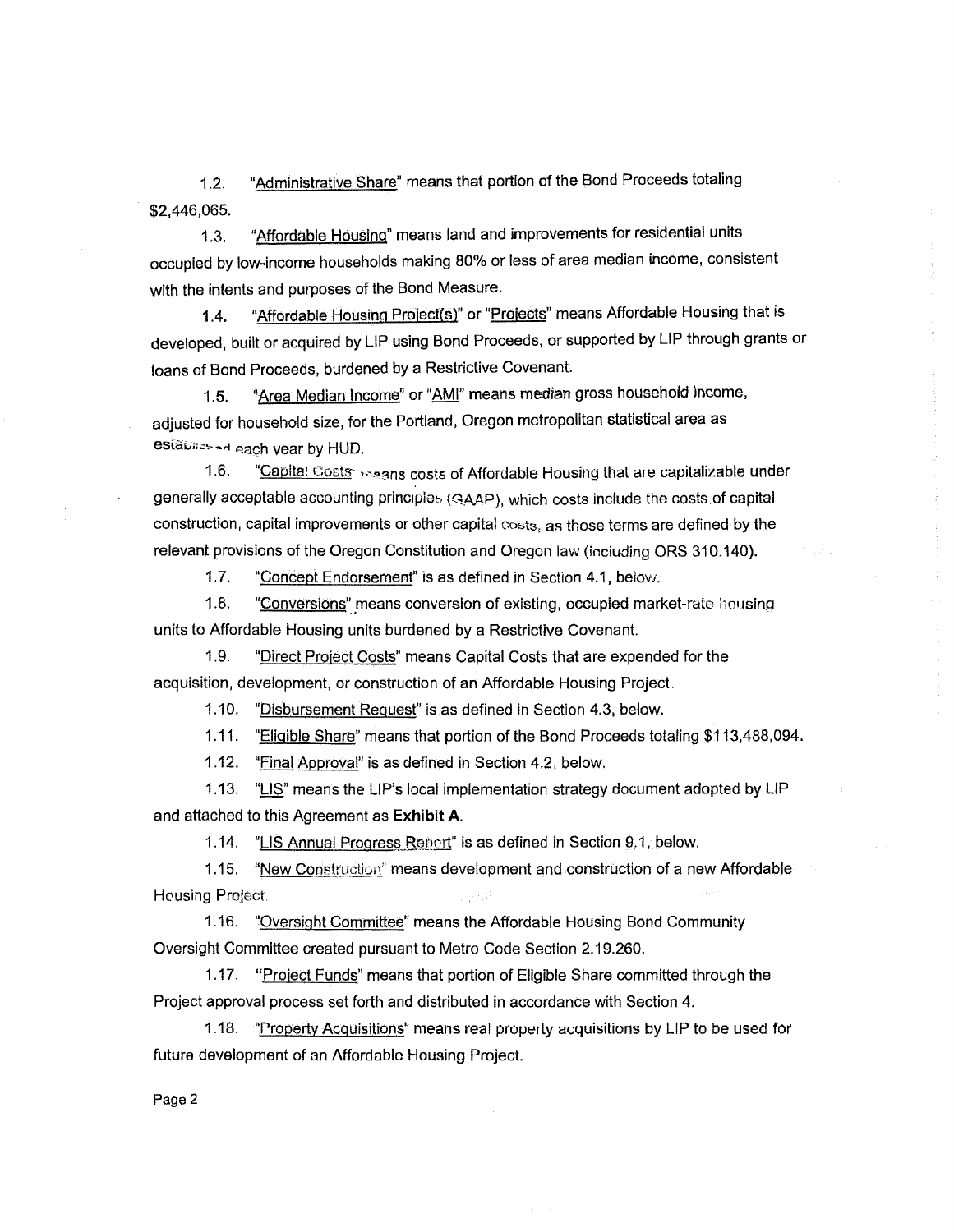1.19. "Regional Investment" is as defined in Section 2.2, below.

1.20. "Regional Site Acquisition Program" means the program implemented by Metro to use Bond Proceeds to acquire and develop regionally significant sites for Affordable Housing.

1.21. "Restrictive Covenant" is as defined in Section 5, below.

1.22. "Term" is as defined in Section 11.1, below.

1.23. "Unit Production Targets" means those targets set forth in Section 2.1 below, and include the "Total Unit Target," the "30'% or Below Target," the "31%~60% Unit Target", the "61- 80% Cap," and the "Two-Bedroom+ Target," each as defined in Section 2.1.

1.24. "Unit(s)" means residential units in an Affordable Housing Project.

1.25. "Work Plan" means Metro's Affordable Housing Bond Measure Program Work Plan adopted by the Metro Council by Resolution 19-4956, as subsequently amended by the Metro Council on October 17, 2019 by Resolution 19-5015.

## **2. Unit Production Targets**

2.1. Unit Production Targets. LIP hereby agrees to adopt and take all necessary and appropriate action to implement the Unit Production Targets set forth below. The parties anticipate the LIP's Unit Production Targets will be met using a combination of funds, including LIP's Eligible Share and Metro's Regional Investment. LIP's failure to make reasonable progress towards meeting its Unit Production Targets, in accordance with the timeline attached hereto as **Exhibit B,** is grounds for termination of this Agreement by Metro as provided in Section 11, after which Metro shall have no further obligation *to* distribute the Eligible Share.

- 2.1.1. Total Unit Target: 812. This is the minimum total number of Units to be built or acquired using LIP's Eligible Share. Should LIP build or acquire additional units above the Total Unit Target using its Eligible Share, those units may be occupied by households earning anywhere between 0-80% so long as 30% or Below Target and the 31%-60% Unit Target have been satisfied.
- 2.1.2. 30% or Below Target: 333. This is number of the Total Unit Target that will be restricted to households earning 30% or less of AMI, in accordance with the terms of the Restrictive Covenant.
- 2.1.3. 31 %-60% Unit Target: 398. This is number of the Total Unit Target that will be restricted to households earning 31%-60% of AMI, in accordance with the terms of the Restrictive Covenant.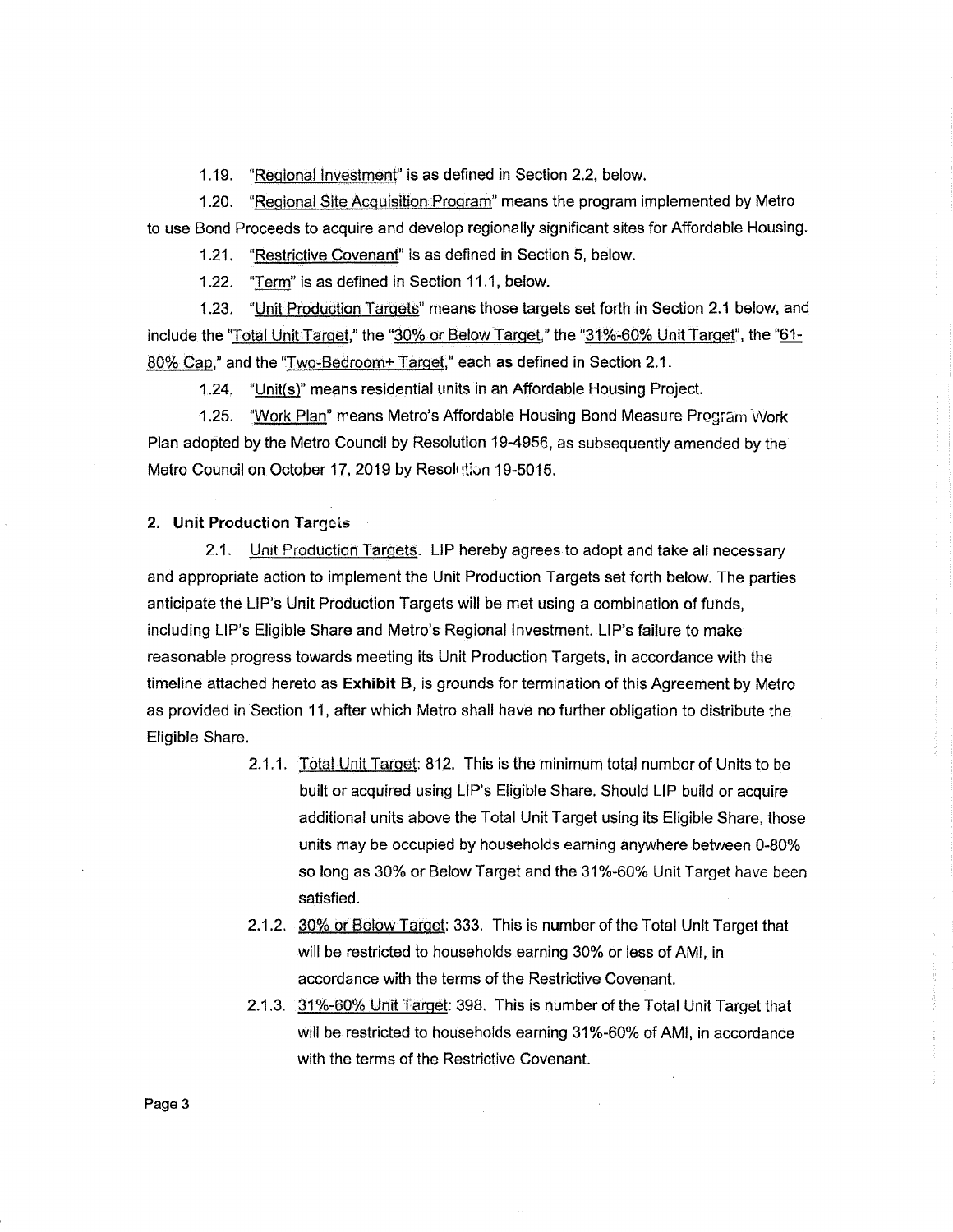- 2.1.4. 61-80% Cap: 81. This is the maximum number of units contributing to the Total Unit Target that may be restricted to households earning 61-80% of AMI.
- 2.1.5. Two-Bedroom+ Target: 406. This is number of the Total Unit Target that will be two bedrooms or more.

2.2. Impact of Regional Program. Metro will use ten percent of the total Bond Proceeds to fund and operate its Regional Site Acquisition Program. The parties expect that Metro's Site Acquisition Program will spend approximately \$12,909,788 within LIP's jurisdictional boundary (the "Regional Investment"). Units created in projects that utilize Regional illivesimist will contribute towards LIP's Unit Production Targets, unless otherwise agreed to by the parties. Metro will make good faith efforts to coordinate and consult with LIP to ensure Metro's decisions regarding the Regional Investment support LIP in reaching its Unit Production Targets. Once LIP has spent or has committed to spend 75% of its Eligible Share, if Metro has not yet spent, or committed to spend, the Regional Investment, then the parties will meet to discuss potential alternative options for how the Regional Investment could be spent by Metro to support LIP's remaining Unit Production Targets. If following such meeting the parties are still unable to identify opportunities for collaboration or agreeable potential alternative options, then LIP's Unit Production Targets will be reduced by the lesser of (a} ten percent or {b) the proportionate share equal to the amount of Regional Investment Metro has not yet spent.

### **3. Local Implementation Partner's Eligible Share.**

3.1. Direct Project Costs: Consistency with LIS. Subject to the terms and conditions of this Agreement, including Section 4, below, and the requirements, limits, and restrictions set forth in both the Work Plan and the Bond Measure, Metro will provide to LIP the Eligible Share on a Project-by-Project basis. LIP may only spend the Eligible Share on Direct Project Costs that are consistent with its LIS, as determined by Metro, in Metro's reasonable discretion, and will spend no portion of the Eligible Share on Administrative Costs.

3.2. Public or Private Ownership. LIP may use its Eligible Share to support the creation of Affordable Housing that is either privately or publicly owned. The Eligible Share may be contributed to privately-owned Projects in the form of loans or grants on terms approved by LIP. The identification and selection of a Project will be at the discretion of LIP, provided, however, all Project selections must comply with the LIS and contribute lowards the Unit Production Targets. Publicly-owned Affordable Housing financed with the LIP's Eligible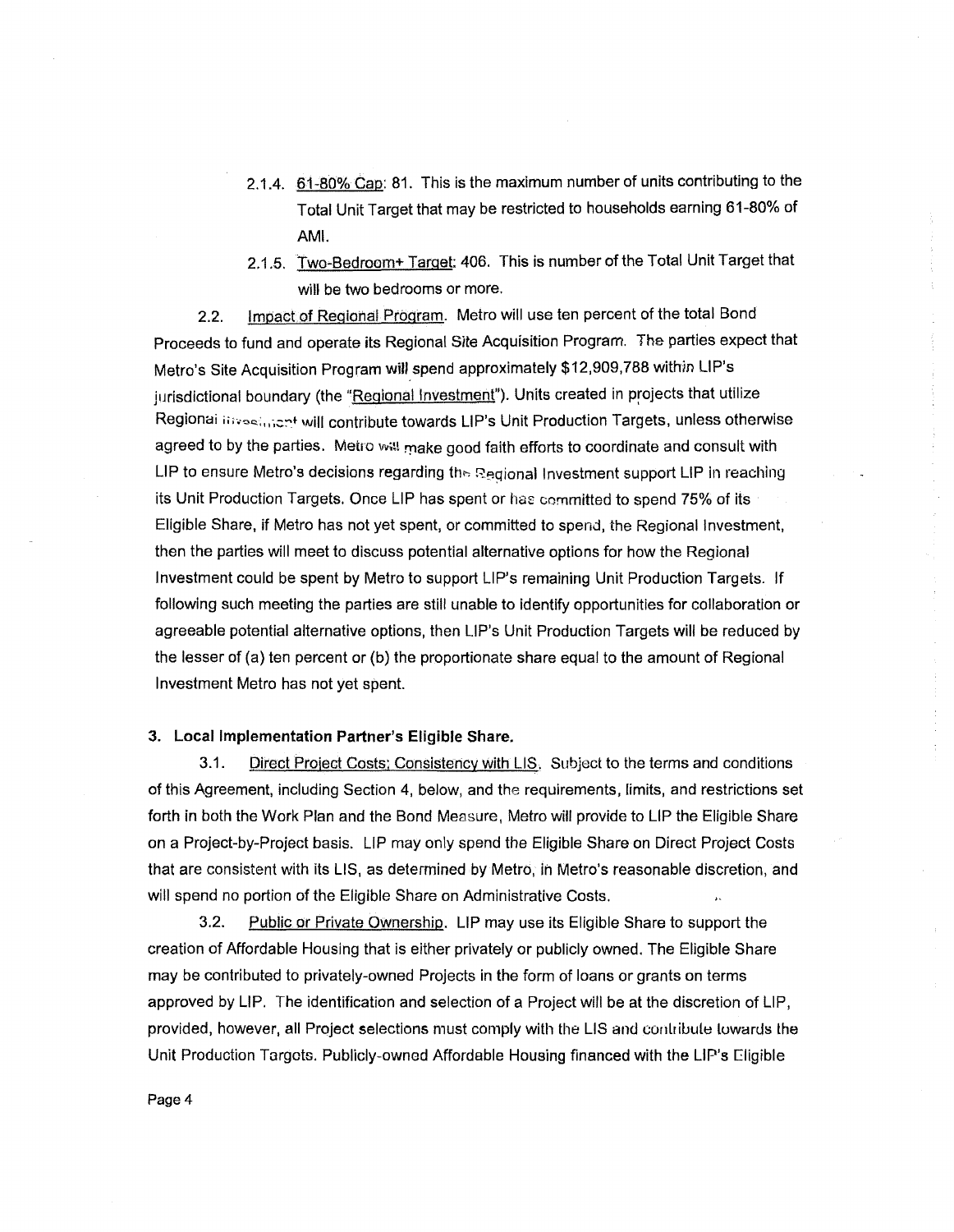Share must contribute to the Unit production Targets and must comply with the LIS and the terms and conditions of this Agreement, including, without limitation, the same Project Requirements provided for in Section 5 below.

3.3. Approved Prolect Types. LIP may use its Eligible Share only for the types of projects described in the Work Plan. As of the Effective Date, the Work Plan sets forth the following approved types of Affordable Housing Projects: (a) New Construction, (b) Conversions, and (c) Property Acquisitions.

## **4. Metro Approval Process; Disbursement of Funds; Repayment**

4.1. Concept Endorsement. In order for LIP to receive a disbursement of its Eligible Share to fund a New Construction or Conversion Project, LIP must receive an initial funding commitment for such Project (the "Concept Endorsement") from Metro. LIP's request for a Concept Endorsement must include general project information, including a project narrative, preliminary sources and uses information, a draft project site plan, copies of relevant due diligence documents, and any other information Metro deems reasonably necessary to issue a Concept Endorsement. Metro will issue the Concept Endorsement to LIP upon Metro's determination that (a) the Project will reasonably contribute to the Unit Production Targets relative to the amount of the Eligible Share LIP proposes to use for the Project; and (b) the Project will be consistent with the LIS, the Work Plan and the Bond Measure.

4.2. Final Approval. In order for LIP to use its Eligible Share for an Affordable Housing Project, LIP must have received final approval from Metro, as described in this section ("Final Approval"). Metro will issue Final Approval to LIP upon Metro's determination that (a) the proposed Project reasonably contributes to the Unit Production Targets relative to the amount of the Eligible Share proposed to be used for the Project; and (b) the Project is consistent with the LIS, the Work Plan, and the Bond Measure. LIP's request for Final Approval will include the Project information described above in Section 4.1, as well as any additional information Metro reasonably requests related to the finalized development program, including design development drawings and an updated sources and uses budget. If after receiving Final Approval, the amount of the Eligible Share initially proposed and approved increases or the Project's unit count, bedroom mix, or affordability level changes, then LIP must submit an amended request for Final Approval for the Project. Metro will review such an amended request (along with any related Disbursement Request) expeditiously, making best efforts to accommodate LIP's anticipated Project closing timeline.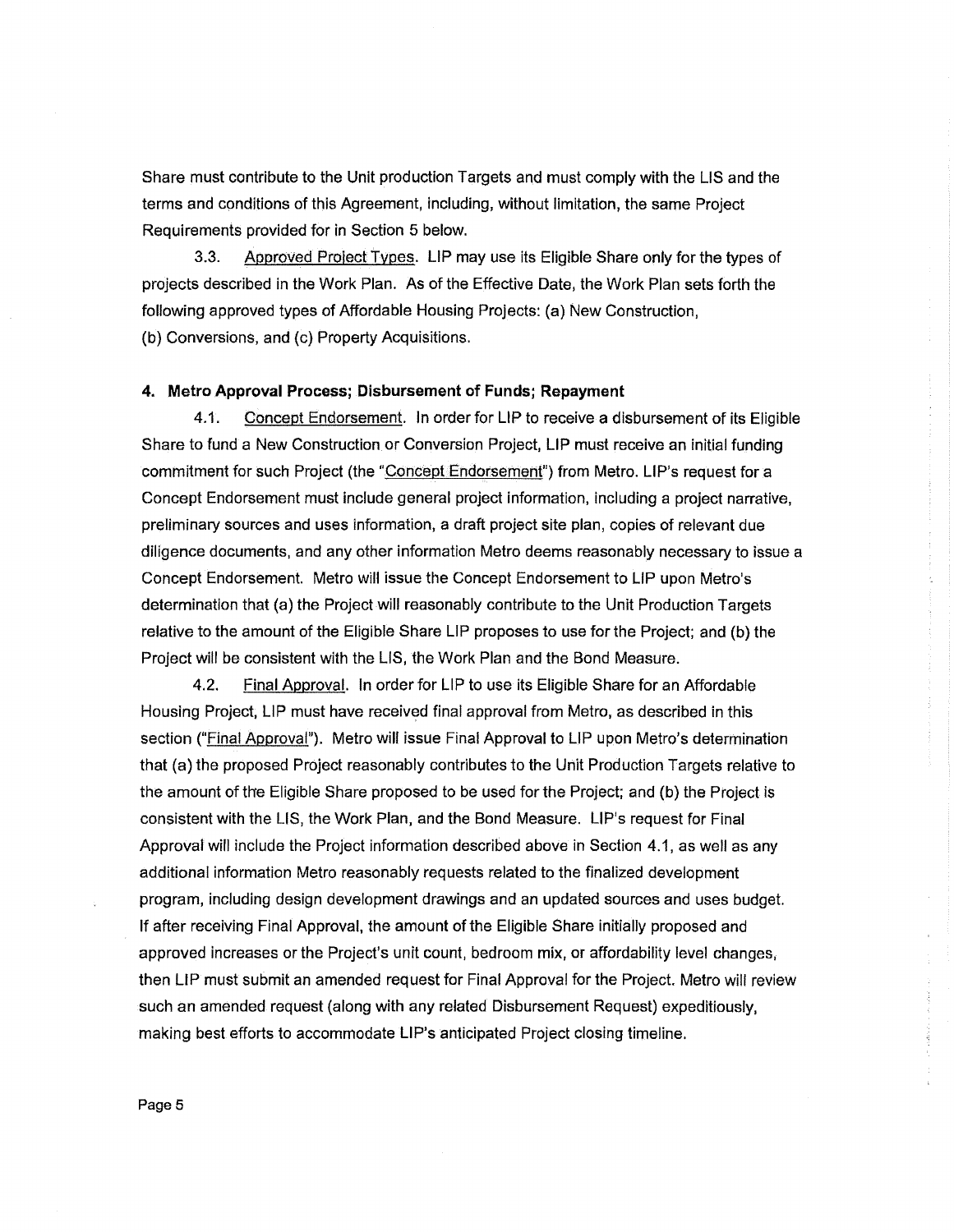4.3. Disbursement. Following Metro's Final Approval of LIP's proposed use of its Eligible Share for an Affordable Housing Project, LIP may request disbursement of the Project Funds from Metro ("Disbursement Request"). Such request will be made in writing (a) no more than 45 days and (b) no less than 10 business days prior to any anticipated closing or need for use. The Disbursement Request will include: (a) a certification from LIP to Metro that the Project information LIP provided to Metro in connection with its request for Final Approval has not changed or been modified in any material way; (b) a completed draft of the proposed Restrictive Covenant that LIP intends to record against the Project in accordance with Section 5 below, (c} a list of finalized sources and uses, (d) a final construction contract schedule of values, if applicable, and (e) wiring instructions or other instructions related to the transmittal of funds. LIP will provide to Metro any other information as Metro may reasonably request related to the Project. Metro will review Disbursement Requests expeditiously and will disburse funds within 10 business days of receiving a completed Disbursement Request.

4.4. Project Failure and Repayment. LIP will use the Project Funds strictly in accordance with the manner and method described in the Final Approval. If the Project financing transaction for which disbursement was sought fails to close within sixty (60) days after Metro disburses the requested funds, then, unless otherwise directed in writing by Metro, LIP will immediately repay to Metro the amount of its Eligible Share disbursed for the Project, including any interest earned thereon. If LIP uses Project Funds for a Property Acquisition, and is thereafter unable to make substantial progress, as reasonably determined by Metro, towards the development of Affordable Housing on the property within four (4) years following the closing date of the Property Acquisition (or such other time period agreed to in writing by Metro), LIP will repay to Metro the amount of the Eligible Share disbursed for the Property Acquisition. LIP acknowledges and expressly affirms its repayment obligations set forth in this section even if such failure is through no fault of LIP. LIPs remaining Eligible Share will be adjusted and increased to reflect such repayment.

 $\frac{1}{2}$ 

### **5. Affordable Housing Restrictive Covenant.**

5.1. General Provisions and Recording Obligations. For all Projects that receive Bond Proceeds, LIP will ensure an affordable housing restrictive covenant (a "Restrictive Covenant") is recorded on the title to the land that comprises the Project. The Restrictive Covenant must be recorded at closing, or upon LIP's contribution of the Bond Proceeds to a Project. LIP will provide Metro a copy of the recorded Restrictive Covenant within ten (10) business days following its recording. If for any reason LIP fails to record a Restrictive Covenant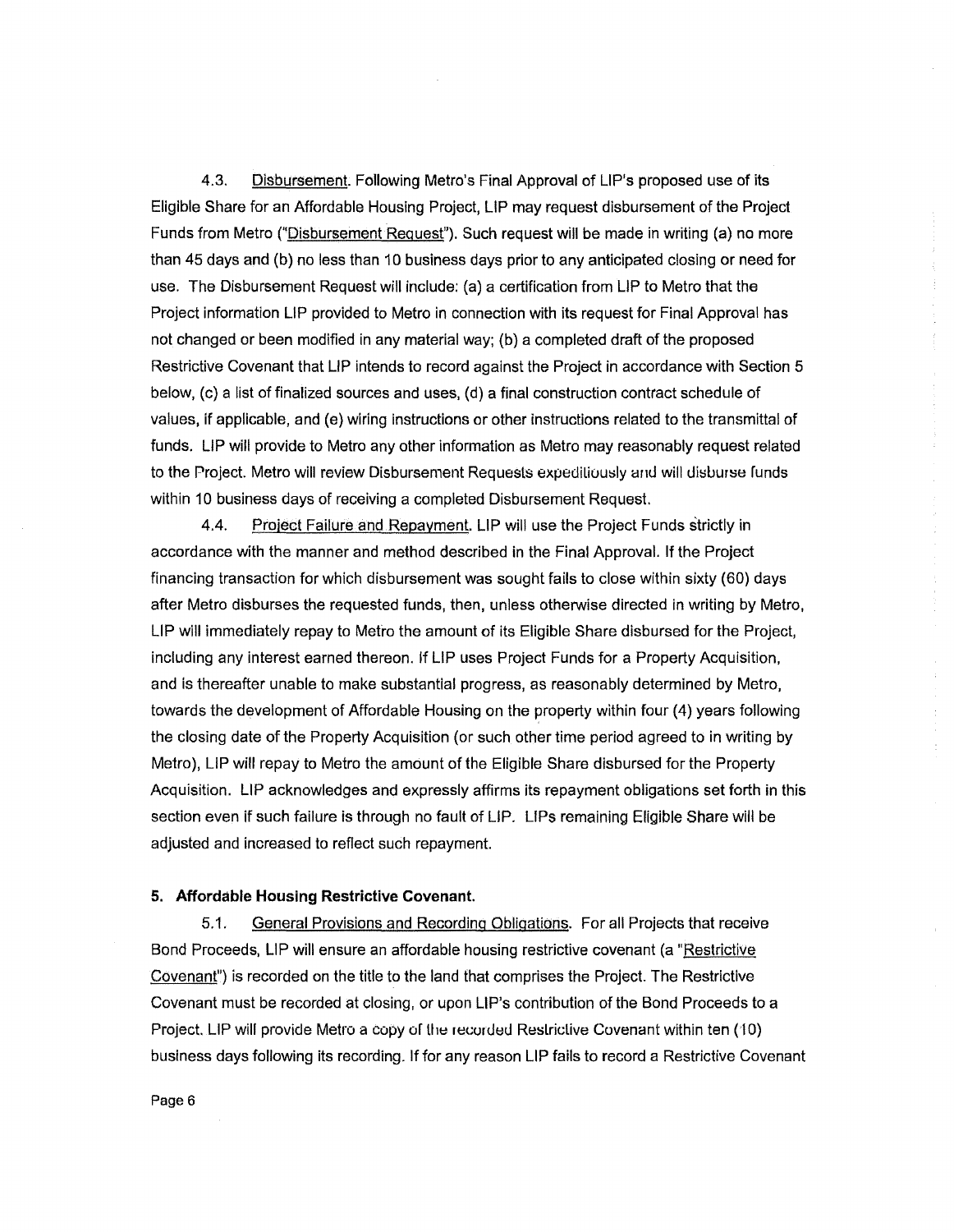in accordance with this section, Metro may, at its sole option and upon written notice to LIP, terminate this Agreement in accordance with Section 11, in which case LIP will refund Metro the Bond Proceeds disbursed to LIP for such Project.

5.2. Form for Property Acquisitions. For Property Acquisitions, the Restrictive Covenant will be granted to Metro directly, be recorded in such priority approved by Metro, and shall be substantially in the form attached hereto as **Exhibit C,** or as otherwise approved by Metro.

5.3. Form for New Construction and Conversion Projects. For New Construction Projects and Conversion Projects, the Restrictive Covenant will (a) acknowledge the use of Bond Measure funds, (b) include applicable long-term affordability restrictions, (c) burden the property for a minimum duration of sixty (60) years or thirty (30) years for Conversion Projects where the building is more than ten (10) years old), (d) provide monitoring and access rights to LIP and Metro, (e) name Metro as a third-party beneficiary and (f) unless otherwise agreed to in writing by Metro, be recorded in a priority position only subject to and subordinate to a primary first mortgage or deed of trust and State low-income housing regulatory agreements. The monitoring, access and third party beneficiary language will be subject to Metro's review and approval during the Final Approval process. LIP acknowledges that such language will require Projects to provide to Metro certain data (including financial reports, physical inspection reports, and tenant data) typically collected and prepared by Oregon Housing and Community Services. Metro acknowledges that the Restrictive Covenant may provide for a waiver or temporary relief from the limitations on qualifying income, in order to address incomes rising in place to avoid undue hardship or displacement, or to conform to other regulatory or policy requirements.

## **6. Project Information Reports; Funding Recognition**

6.1. Project Information and Updates. Upon Metro's disbursement of Eligible Share for any particular Project, LIP will provide Metro with regular updates regarding Project construction and completion. LIP will notify Metro of any events during construction that materially affect the Project, including (a) significant extensions of the Project schedule, (b) significant increases to the Project budget, (c) any notices of default issued by LIP or other Project lenders, or (d) any other changes that impact the quality or nature of the Project described in the Final Approval process. If any such material events occur during Project construction, LIP will provide Metro with any additional information Metro reasonably requests related to such events. In addition to providing the general Project updates and information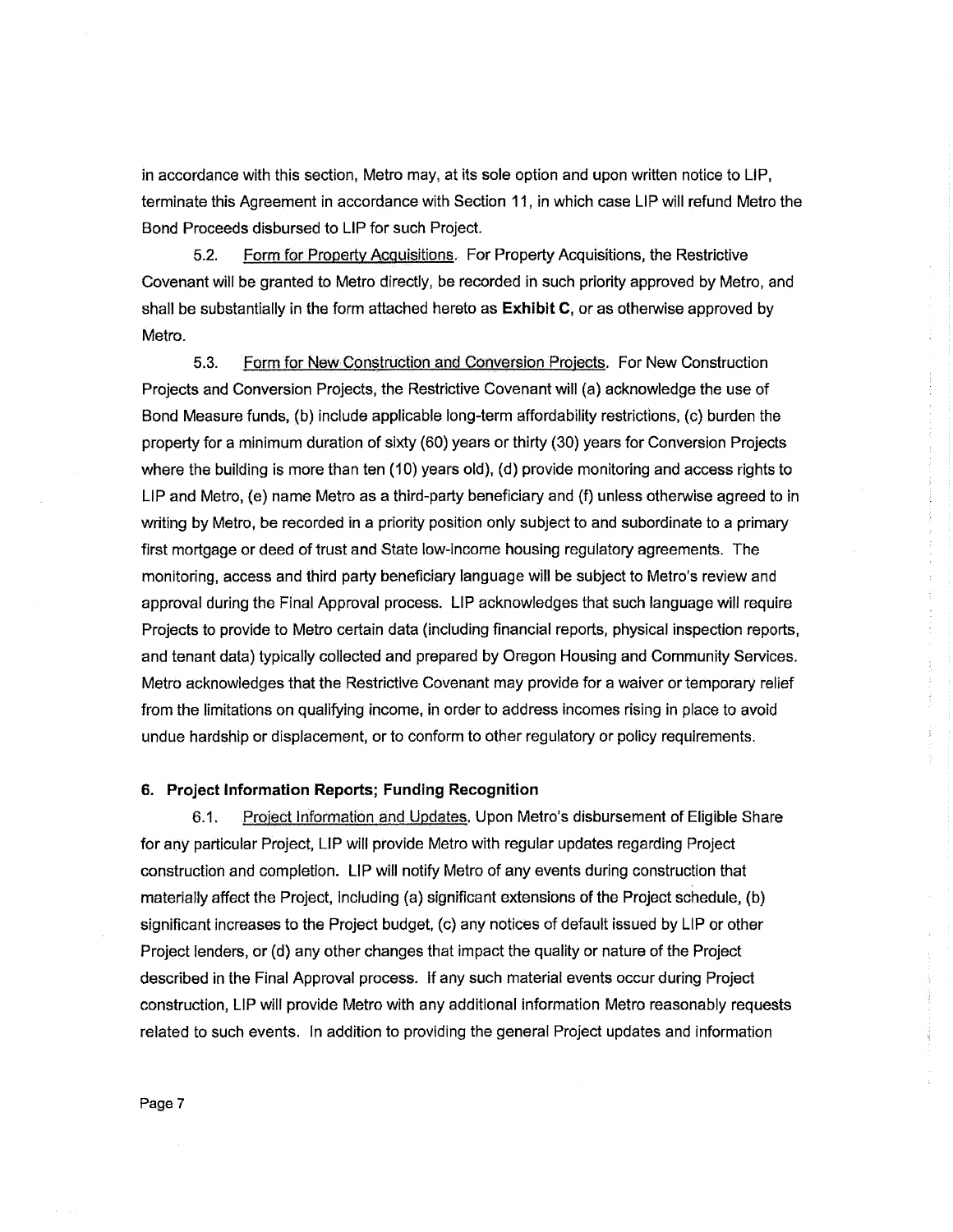described above, LIP will provide Metro with the documents listed on the attached **Exhibit D** at the Project milestones referenced therein.

6.2. Funding Recognition. LIP will publicly recognize Metro and the Bond Measure in any publications, media presentations, or other presentations relating to or describing Projects receiving Bond Proceeds. LIP will coordinate with Metro in selecting the date and time for any event recognizing, celebrating or commemorating any Project ground-breaking, completion, ribbon cutting or opening, and provide Metro an opportunity to participate. LIP will ensure that the Bond Measure is officially recognized as a funding source at any such event, and will provide a speaking opportunity for the Metro elected official representing the district in which the Project is located, if such opportunities are provided to LIP or other public officials.

**7. Administrative Funding.** Subject to the terms and conditions of this Agreement. and Lhe requirements and restrictions set forth in both the Work Plan and the Bond Measure, Metro will provide LIP the Administrative Share. Within thirty {30) days of the Effective Date, Metro will disburse to LIP its Administrative Share in accordance with the schedule set forth on Exhibit B attached to this Agreement. Interest earnings on the Administrative Share while held by LIP may be retained by LIP, provided such interest is used for affordable housing, residential services, or supportive services for residents of affordable housing. Metro's obligation to distribute the Administrative Share is conditioned on LIP making reasonable progress towards its Unit Production Targets, as reasonably determined by Metro in accordance with the timeline set forth on the attached Exhibit B.

÷.

**8. General Obligation Bonds.** All Bond Proceeds disbursed to LIP pursuant to this Agreement (including both the Eligible Share and the Administrative Share) are derived from the sale of voter-approved general obligation bonds that are to be repaid using ad valorem property taxes exempt from the limitations of Article XI, sections 11and11b of the Oregon Constitution. LIP covenants and agrees that it will take no actions that would adversely affect the validity of the Bonds or cause Metro not to be able to levy and collect the real property taxes imposed to repay these bonds, which are exempt from Oregon's constitutional property tax limitations. LIP further covenants and agrees that (a) all Bond Proceeds disbursed hereunder will be used only to pay for or reimburse costs that are of a type that are properly chargeable to a Capital Costs (or would be so chargeable with a proper election) to comply with the Oregon Constitution and other applicable laws with respect to the permitted expenditure of general obligation bond proceeds; and (b) within ten (10) days of the event, LIP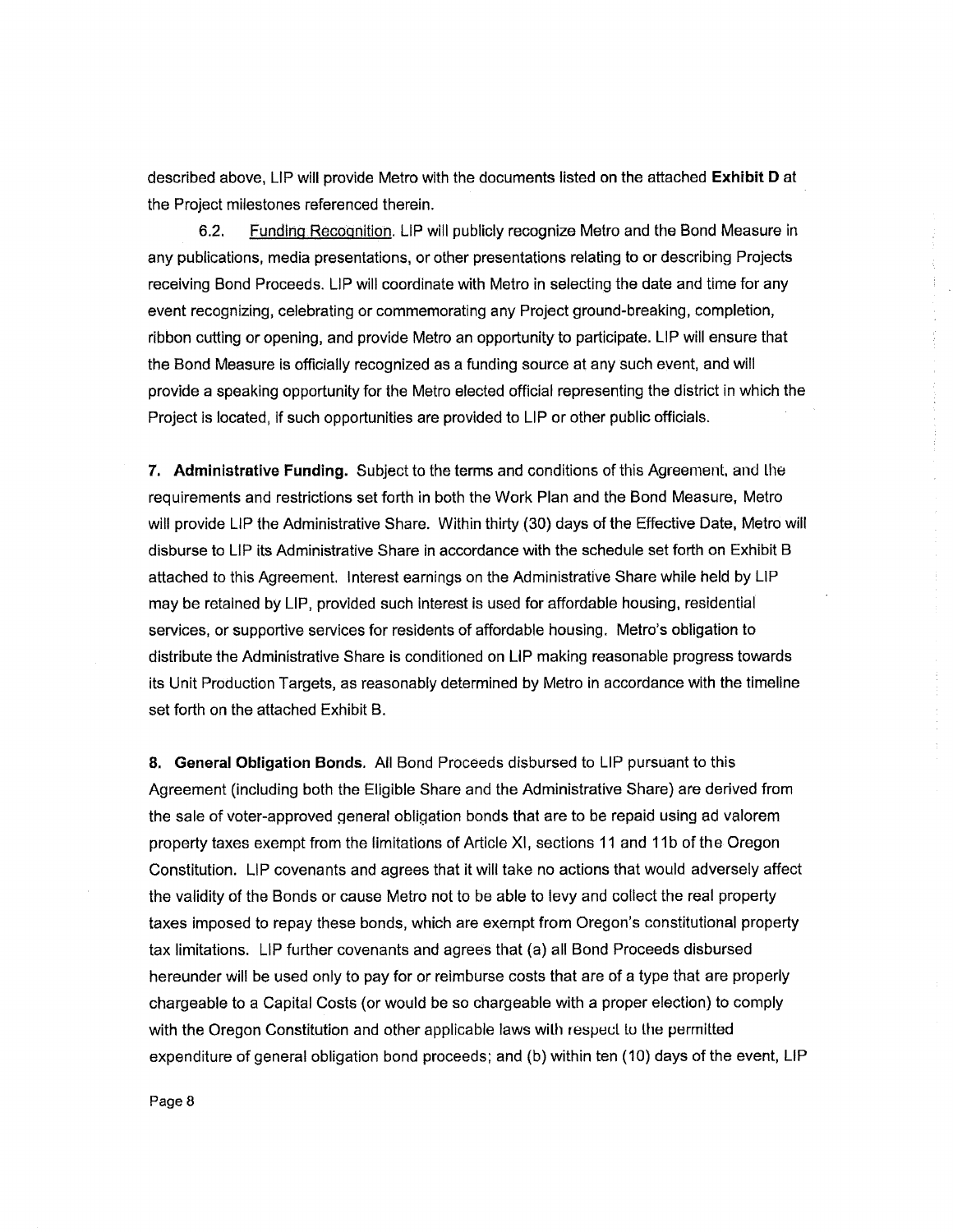will disclose to Metro any events that are required to be included in Metro's continuing disclosure obligations as the issuer of the general obligation bonds. If LIP breaches the foregoing covenants, LIP will immediately undertake whatever remedies or other action may be necessary to cure the default and to compensate Metro for any loss it may suffer as a result thereof, including, without limitation, repayment to Metro of Project Funds.

#### **9. LIP Required Annual Reporting**

9.1. Local Implementation Strategy Progress Reports. By the end of each calendar year of the Term, or until LIP has fully expended its Eligible Share, LIP will provide a report to Metro summarizing its LIS progress and outcomes (the "LIS Annual Progress Report"). LIP will create the LIS Annual Progress Report using a template provided by Metro, which template Metro will develop with input from all participating local government partners receiving Bond Proceeds. The Oversight Committee will review the LIS Annual Progress Report and may recommend changes to the LIS to achieve the Unit Production Targets and to better align the LIS with the Work Plan. LIP agrees to participate fully in such annual review process; provided, however, the LIS may be revised or amended only upon written agreement by both LIP and Metro. Failure by LIP to agree to a proposed amendment will not constitute an event of default.

9.2. Financial Eligible Share Reports. Beginning with Metro's first disbursement of any portion of the Eligible Share to LIP for a Project, and continuing each year thereafter, on or before September 15 of each year during the Term until Unit Targets are completed and/or all Eligible Share is disbursed, LIP will provide an annual financial report to Metro containing (a) an itemized list of LIP's expenditure of Project Funds (and interest earnings thereon) through the end of the applicable fiscal year and {b) a certification from LIP to Metro that the Eligible Share was used only to pay for or Capital Costs.

9.3. Administrative Share Reports. On or before September 15 of each year during the Term, LIP will provide an annual report to Metro containing (a) an itemized list of LIP's expenditure of its Administrative Share (and any investment earnings thereon) through the end of the prior fiscal year detailing each entity LIP paid any portion of the Administrative Share and (b) a certification from LIP to Metro that the Administrative Share was used only to pay for or Capital Costs.

**10. Audits, Inspections and Retention of Records.** LIP will keep proper books of account and records on all activities associated with the expenditure of all funds disbursed by Metro under this Agreement. LIP will maintain these books of account and records in accordance with generally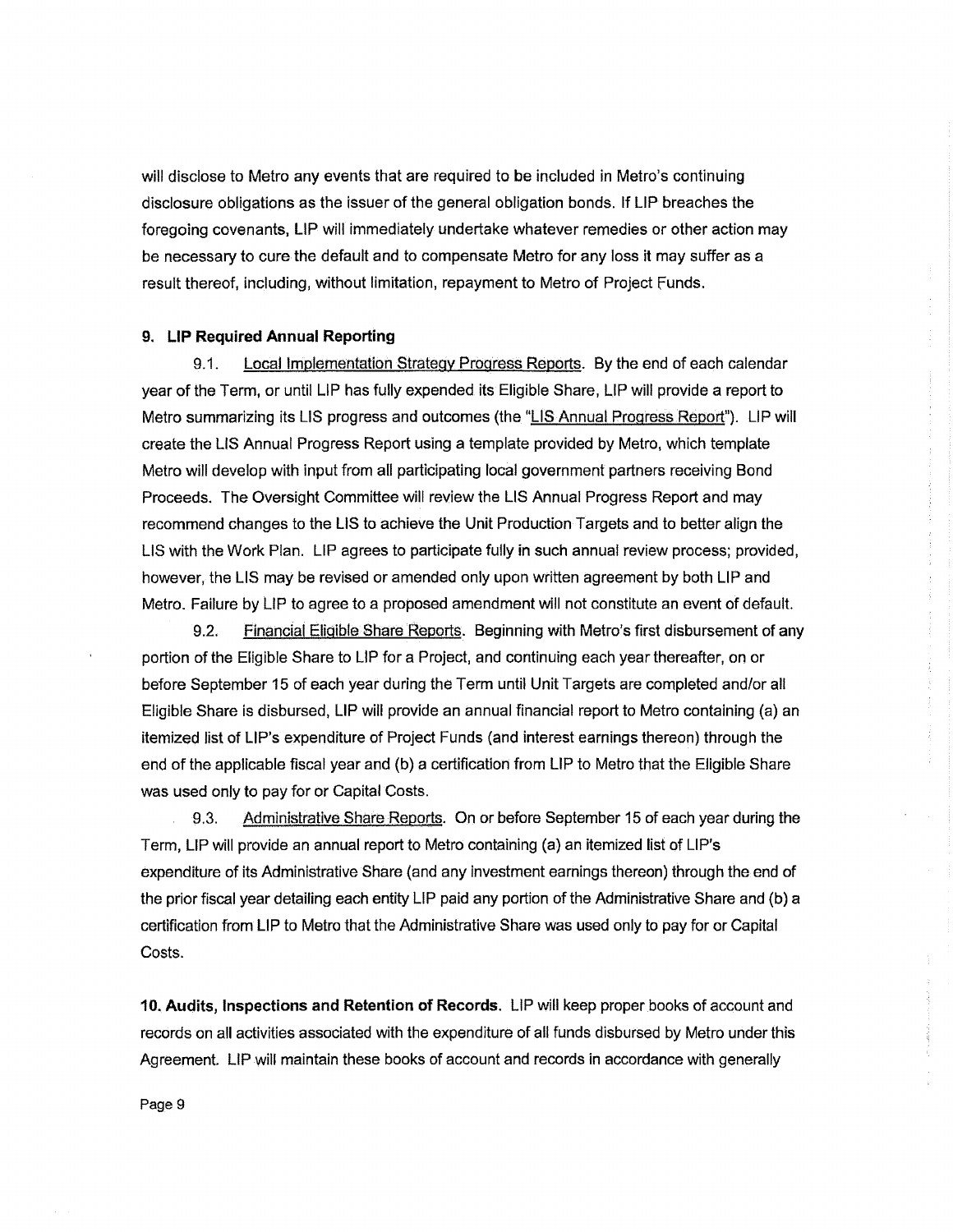accepted accounting principles through the date that is three (3) years after the anticipated maturity date of the Bonds or the anticipated maturity date of any obligations issued by Metro to refund the Bonds. Metro expects the Bonds will be outstanding until approximately May of 2039. LIP will permit Metro and its duly authorized representatives, upon prior written notice, to inspect books and records, properties, all work done, labor performed and materials furnished during normal business hours, and to review and make excerpts and transcripts of its books of account and records with respect to the receipt and disbursement of Bond Proceeds received from Metro. Access to these books of account and records is not limited to the required retention period. Metro's authorized representatives will have access to records upon reasonable notice at any reasonable time for as long as the records are maintained

÷

 $\ddot{\cdot}$ 

÷,

## **11. Term; Termination; Default Remedies; Dispute Resolution**

11.1. The term of this Agreement commences on the Effective Date and terminates on ten years after the Effective Date (the "Term"). The expectation of the parties is that LIP will spend its Eligible Share within seven (7) years after the Effective Date and that all Projects will be completed within the Term of this Agreement. Metro will have no obligation to disburse any remaining portion of LIP's Eligible Share or Administrative Share after the expiration of the Term. The repayment obligations and indemnities set forth in Sections 4, 5, 8 and 14 survive the expiration or earlier termination of this Agreement.

11.2. Metro and LIP may jointly terminate all or part of this Agreement based upon a determination that such action is in the public interest. Termination under this provision will be effective only upon the mutual, written termination agreement signed by both Metro and LIP.

11.3. If Metro reasonably believes LIP is not spending its Eligible Share according to the terms herein or otherwise has otherwise failed to comply with the terms of this Agreement, in addition to any other rights and remedies set forth herein or available at law, or in equity, Metro has the right to immediately withhold or suspend future distributions of Eligible Share and Administrative Share. In such an event Metro will provide LIP with written notice of such determination and will thereafter proceed with the dispute resolution provisions set forth below in Section 11.4.

11.4. Metro and LIP will negotiate in good faith to resolve any dispute arising out of this Agreement. Subject to the provisions set forth below, Metro or LIP may terminate this Agreement during the term if it reasonably determines the other party has failed to comply with any material provision of this Agreement and is therefore in deraull. Berure Lerrninating this Agreement in accordance with this section, the terminating party will provide the other party with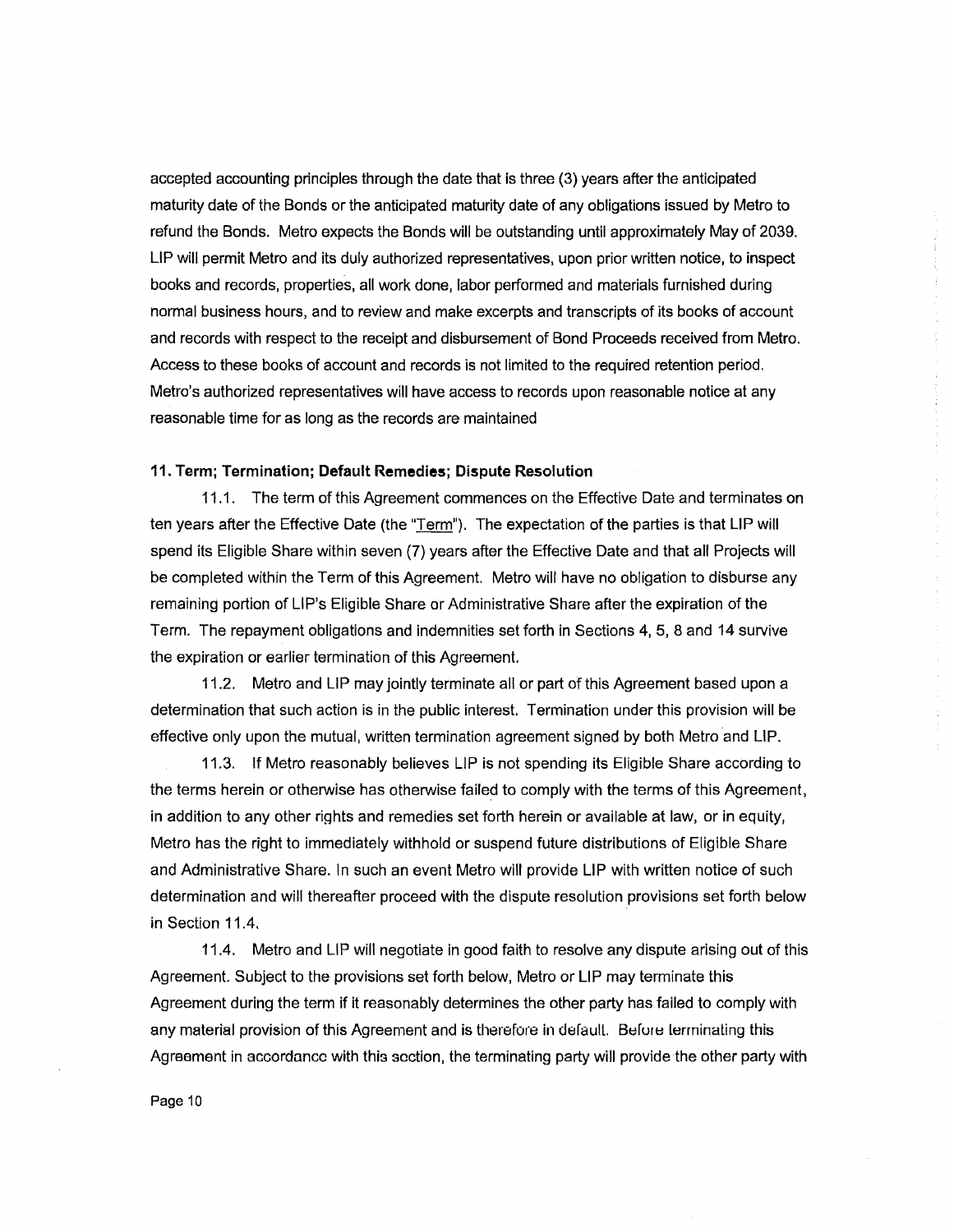written notice that describes the evidence of default and include a description of the steps needed to cure the default. From the date that such notice of default is received, the defaulting party will have 30 days to cure the default. If the default is of such a nature that it cannot reasonably be cured within 30 days, the defaulting party will have such additional time as required to cure the default, as long as it is acting in a reasonable manner and in good faith to cure the default. If the parties are unable to resolve any dispute within thirty (30) days of after receipt of a written notice of default or such additional time as may be needed to reasonably cure the default, the parties will attempt to settle any dispute through mediation. The parties shall attempt to agree on a single mediator. The cost of mediation will be shared equally. If the parties agree on a mediator, the mediation must be held within 60 days of selection of the mediator unless the parties otherwise agree. If the parties cannot agree on a mediator, or the matter is not settled during mediation, the parties will have all other remedies available at law or in equity.

#### **12. Notices and Parties' Representatives**

12.1. Any notices permitted or required by this Agreement will be addressed to the other party's representative(s) designated in this section and will be deemed provided (a) on the date they are personally delivered, (b) on the date they are sent via electronic communication, or (c) on the third day after they are deposited in the United States mail, postage fully prepaid, by certified mail return receipt requested. Either party may change its representative(s) and the contact information for its representative(s) by providing notice in compliance with this.

Metro: Emily Lieb 600 NE Grand Ave. Portland, OR 97232 503-797-1921 Emily.Lieb@oregonmetro.gov Housing Authority of Clackamas County: Stephen McMurtrey 13930 S. Gain Street Oregon City, OR 97045 503-650-3414 SMcMurtrey@clackamas.us

#### **13. Compliance with Law**

13.1. LIP will comply with all applicable federal, state, and local laws, regulations, executive orders and ordinances applicable to its investment and expenditure of the Bond Proceeds.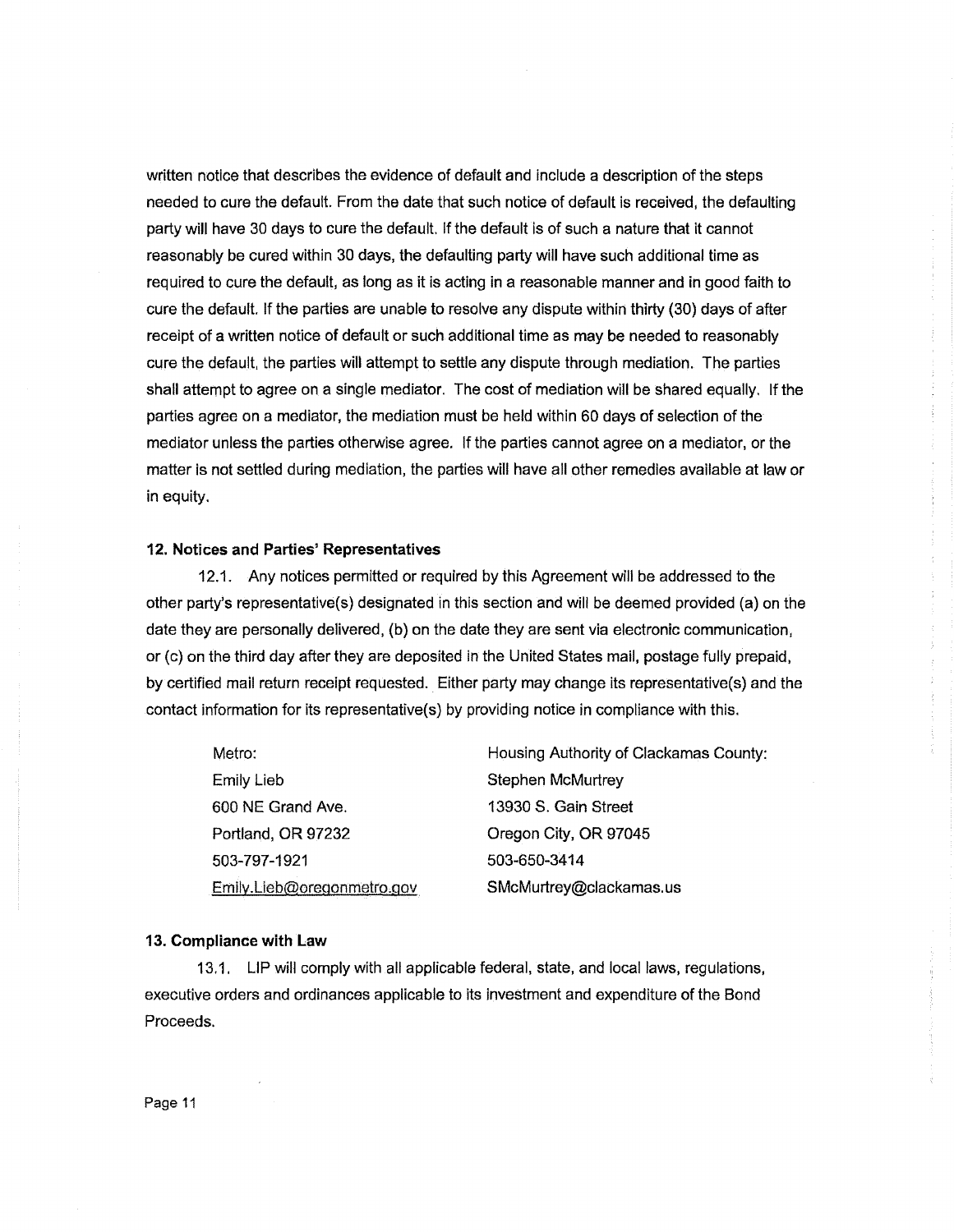13.2. LIP further recognizes that investing Bond Proceeds (through either a loan or grant) could result in a Project being a "public works" for purposes of Oregon's prevailing wage rate law, ORS 279C.800 to 279C.870, as it may be amended from time to time. LIP will be solely responsible for ensuring that all Projects receiving Bond Proceeds comply with prevailing wage rate law, as applicable.

13.3. No recipient or proposed recipient of any services or other assistance under the provisions of this Agreement or any program related to this Agreement may be excluded from participation in, be denied the benefits of, or be subjected to discrimination under any program or activity funded in whole or in part with the funds made available through this Agreement on the grounds of race, color, or national origin, 42 U.S.C. §2000d (Title VI), or on the grounds of religion, sex, ancestry, age, or disability as that term is defined in the Americans with Disabilities Act. For purposes of this section, "program or activity" is defined as any function conducted by an identifiable administrative unit of LIP receiving funds pursuant to this Agreement.

#### **14. Insurance; Indemnification; Limitation on Liability**

14.1. Metro and LIP will self-insure or maintain general liability insurance and workers compensation insurance coverage. Each party is responsible for the wages and benefits of its respective employees performing any work or services related to this Agreement. LIP will add Metro as an additional insured to all commercial general, excess and umbrella liability policies. LIP will provide a certificate of insurance listing Metro as a certificate holder within 30 days of execution of this Agreement.

14.2. Subject to the limitations and conditions of the Oregon Constitution and the Oregon Tort Claims Act, LIP will indemnify, defend, and hold harmless Metro, its elected officers and employees, from and against any and all liabilities, claims, demands, damages, actions, costs, penalties, losses and expenses (including any attorney's fees in defense of Metro or any attorney's fees incurred in enforcing this provision) suffered or incurred as a result of third-party claims arising out of LIP's performance of this Agreement or resulting in whole or in part from any act, omission, negligence, fault or violation of law by LIP, its officers, employees, agents, and contractors. This indemnity includes any third-party claims related to the development, construction, operation, repair, or maintenance of Affordable Housing Projects. This indemnity provision does not apply to third-party claims resulting from the sole negligence or willful misconduct of Metro.

14.3. In no event will either party be liable to the other for, and each party releases the other from, any liability for special, punitive, exemplary, consequential, incidental or indirect losses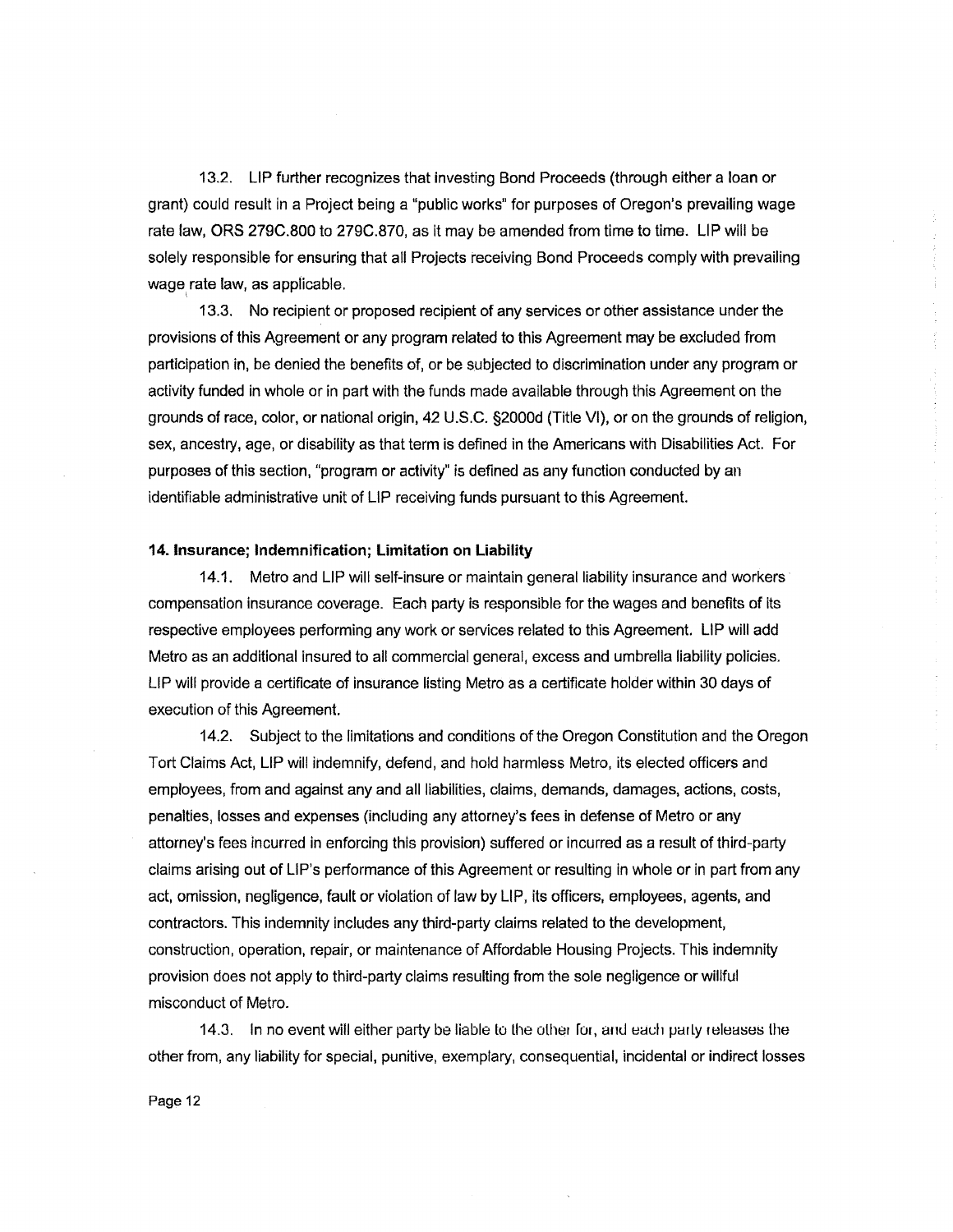or damages (in tort, contract or otherwise) under or in respect of this Agreement, however caused, whether or not arising from a party's sole, joint or concurrent negligence.

**15. Oregon Law, Dispute Resolution, and Forum.** This Agreement Is to be construed according to the laws of the State of Oregon. Any litigation between Metro and LIP arising under this Agreement will occur, if in the state courts, in the Multnomah County Circuit Court, and if in the Federal courts, in the United States District Court for the District of Oregon located in Portland, Oregon.

**16. No Third Party Beneficiaries.** LIP and Metro are the only parties to this Agreement and are the only parties entitled to enforce its terms and the sole beneficiaries hereof. Nothing in this Agreement gives, is intended to give, or will be construed to give or provide any benefit or right, whether directly, indirectly, or otherwise, to third persons any greater than the right and benefits enjoyed by the general public.

**17. Relationship of Parties.** Nothing in this Agreement nor any acts of the parties hereunder will be deemed or construed by the parties, or by any third person, to create the relationship of principal and agent, or of partnership, or of joint venture or any association between any LIP and Metro. Furthermore, Metro will not be considered the owner, contractor or the developer of any Project funded with Bond Proceeds. This Agreement is not intended to be a contract that provides for the development or construction of any Project, either directly with a construction contractor or through a developer. Metro specifically waives any provision contained in this Agreement, to the extent it is construed to provide Metro the right to manage, direct or control the developer, general contractor or the subcontractors. The rights and duties of the developer, the general contractor and the subcontractors are the subject of a separate contract or contracts with LIP to which Metro is not a party. LIP waives and releases Metro from any claims and actions related to the construction, operation, repair, or maintenance of any Affordable Housing Projects. If LIP obtains an indemnification agreement from any third-party developer or general contractor receiving Bond Proceeds under this Agreement, LIP will contractually require such party to indemnify Metro to the same extent as LIP.

**18. Assignment; Merger; Entire Agreement.** This Agreement is binding on each party, its successors, assigns, and legal representatives and may not, under any circumstance, be assigned or transferred by LIP without Metro's written consent. This Agreement and attached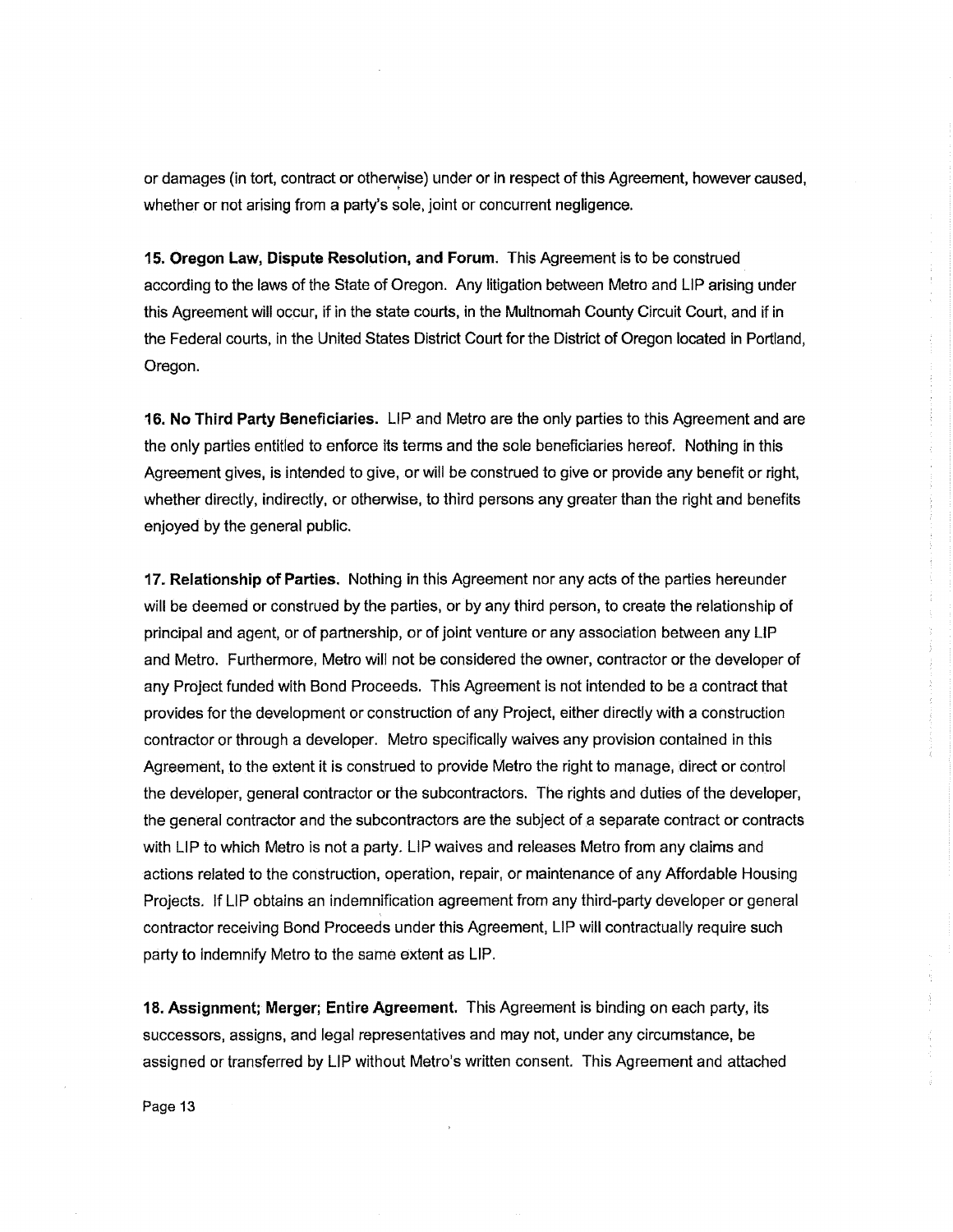exhibit(s) constitute the entire agreement between the parties on the subject matter hereof. There are no understandings, agreements, or representations, oral or written, not specified herein regarding this Agreement. The failure to enforce any provision of this Agreement does not constitute a waiver by Metro of that or any other provision. No waiver, consent, modification or change of terms of this Agreement will bind either party unless it is in writing and signed by both parties and all necessary approvals have been obtained. Such waiver, consent, modification or change, if made, will be effective only in the specific instance and for the specific purpose given. The failure of a party to enforce any provision of this Agreement will not constitute a waiver by that party of that provision, or of any other provision.

**19. Further Assurances.** Each of the parties will execute and deliver any and all additional papers, documents, and other assurances, and will do any and all acts and things reasonably necessary in connection with the performance of their obligations hereunder and to carry out the intent and agreements of the parties hereto.

 $\frac{1}{\epsilon}$ 

**20. Counterparts.** This Agreement may be executed in any number of counterparts, each of which will be an original, but all of which will constitute one and the same instrument.

**21. No Attorney Fees.** In the event any arbitration, action or proceeding, including any bankruptcy proceeding, is instituted to enforce any term of this Agreement, each party shall be responsible for its own attorneys' fees and expenses.

**22. Debt Limitation.** This Agreement is expressly subject to the limitations of the Oregon Constitution and Oregon Tort Claims Act, and is contingent upon appropriation of funds. Any provisions herein that conflict with the above referenced laws are deemed inoperative to that extent.